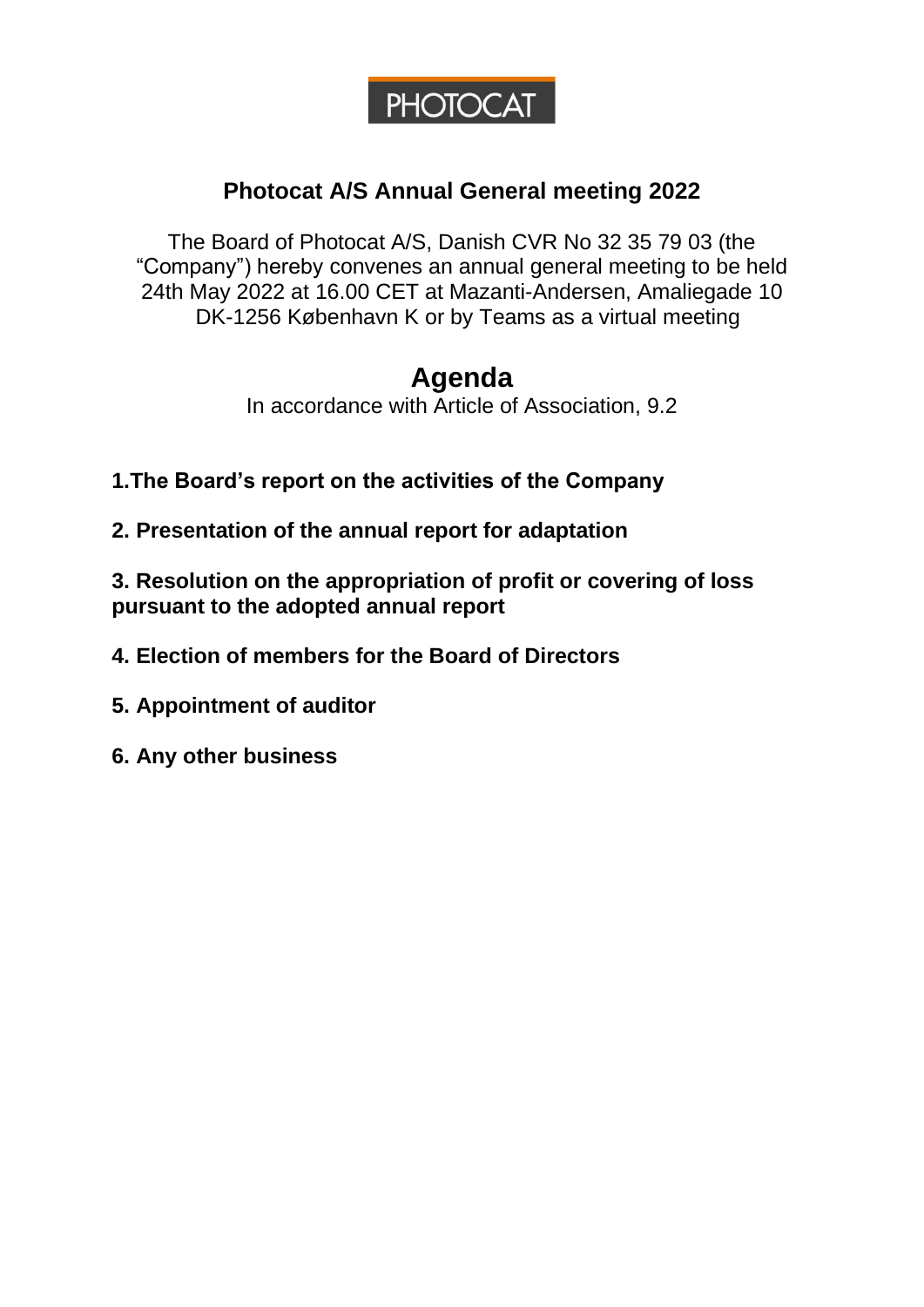#### **Re 1. The Board's report on the activities of the Company**

The report of the Board on the business of the Company during the most recent financial year.

#### **Re 2. Presentation of the annual report for adaptation**

The Board recommends that the presented annual report be adopted.

#### **Re 3 Resolution on the appropriation of profit or covering of loss pursuant to the adopted annual report**

The presented annual report per May 9<sup>th</sup> 2022 shows: Net loss for the year DKK 2.160.360 Total assets DKK 18.471.742 Equity DKK 11.303.438

The Board recommends that the motion for covering of loss in the annual report be adopted.

#### **Re 4 Election of members for the Board**

Board member Jens Rom has decided to resign.

The Board recommends re-election of the following Board members:

- (i) Mette Therkildsen
- (ii) Tom Weidner
- (iii) Theis Reenberg

For information on the board members' other managerial posts and competences, please visit the [Company's website.](https://www.photocat.net/investor/board-of-directors-and-management/)

#### **Re 5 Appointment of auditor**

The Board recommends re-appointment of PricewaterhouseCoopers Statsautoriseret Revisionspartnerselskab

#### **6. Any other business**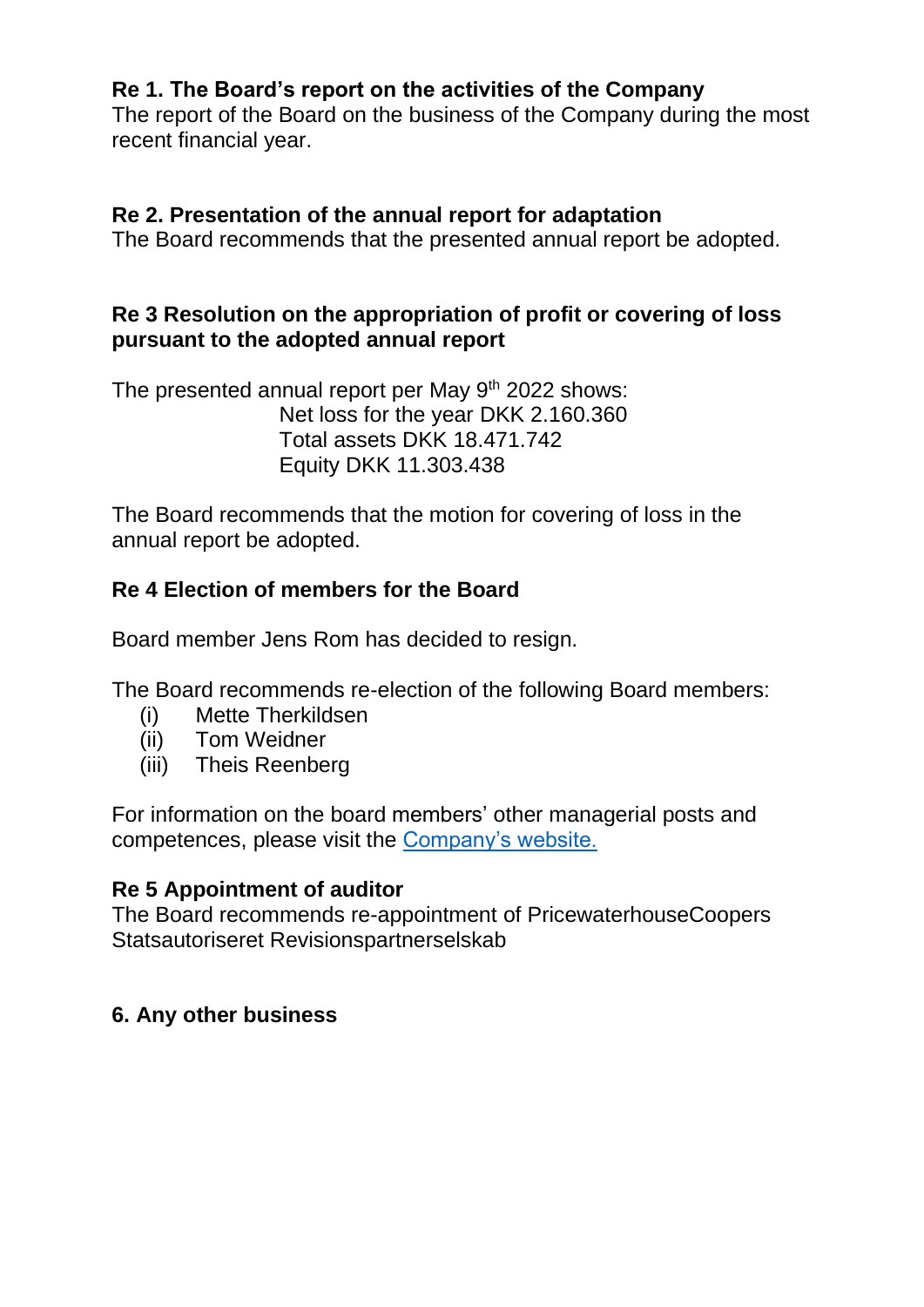#### **Rules and Instructions**

#### **Voting requirements for passing resolutions**

The motions under items 2, 3, 4, and 5 of the Agenda are passed by a simple majority of votes, see section [105 of the Companies Act and](https://usercontent.one/wp/www.photocat.net/wp-content/uploads/2021/03/April-2019_AoA.pdf)  [Article 15.1](https://usercontent.one/wp/www.photocat.net/wp-content/uploads/2021/03/April-2019_AoA.pdf) of the Articles of Association.

#### **Share capital and voting rights**

At the time of the notice convening the general meeting, the share capital of Photocat A/S is nominally DKK 5.250.000 divided into shares of each DKK 1. At the general meeting, a share amount of DKK 1 carries one vote, see [Article 14.1 of the Articles of Association](../../../../Investor%20Relations/Governance%20Documentation/Articles%20of%20Association/Articles%20of%20Association_adopted_on_May_26th_2021.pdf)

#### **Registration (admission card) and power of attorney**

A shareholder's right to attend and vote at the general meeting is determined on the basis of the number of shares held by the shareholder in question at the date of registration. The date of registration is one week before the general meeting. Attending the general meeting also requires that the shareholder has requested an admission card to the general meeting at least 3 days before the meeting. An admission card is issued to a shareholder who is registered in the register of shareholders at the date of registration or to a person from whom, at the date of registration, the Company has received proper notice for the purpose of entry into the register of shareholders.

The admission card is sent by e-mail accompanied by link to attend the virtual general meeting.

Shareholders holding shares in the Company at the date of registration are entitled to attend and vote at the general meeting. The date of registration is Wednesday 18<sup>th</sup> May 2022. The shareholding of a shareholder at the date of registration is determined on the basis of the number of shares held by the shareholder according to the register of shareholders and of the notices to the Company concerning shares which have not yet been registered in the register of shareholders but which have been received by the Company before the end of the date of registration (at the end of the day).

For attending the general meeting, it is a condition that, at least 3 days prior to the general meeting, the shareholder or his/her attorney has obtained an admission card to him/herself and his/her advisor. Admission card to the general meeting (including a link to attend virtually) can be obtained by contacting the Company, Langebjerg 4, DK,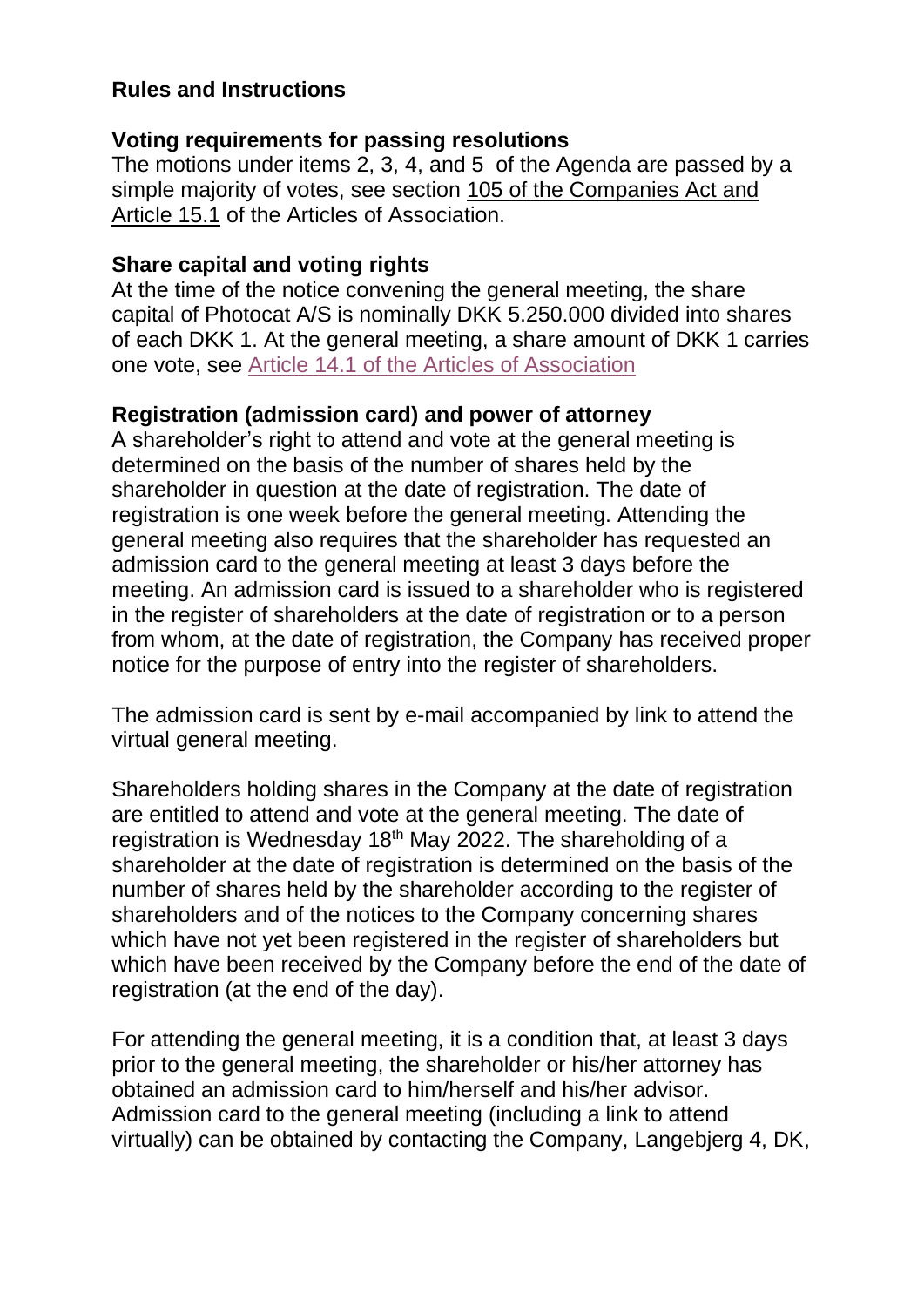4000 Roskilde, [info@photocat.net](mailto:info@photocat.net) or ka@photocat.net, telephone: +45 2210 2517/+45 7022 5055 until Friday May 20<sup>th</sup> 2022 at 23.59.

A shareholder being prevented from attending the general meeting may issue a power of attorney to the Board or a named third party. Where a shareholder chooses to attend the general meeting by proxy, the power of attorney must be completed, signed and returned to the Company, Langebjerg 4, DK-4000 Roskilde, [info@photocat.net](mailto:info@photocat.net) or ka@photocat.net to the effect that the power of attorney is received by the Company by Friday 20<sup>th</sup> May 2022 at 23.59.

#### **Access to information**

This notice convening the general meeting with its agenda, complete motions and annual report will be available for inspection by the shareholders at the Company's website (www.photocat.net) and at the Company's offices, Langebjerg 4, DK-4000 Roskilde, tel +45 7022 5055 as from Monday 9<sup>th</sup> May 2022.

#### **Questions from shareholders**

Shareholders may pose questions in writing as regards the agenda and any document for the annual general meeting by contacting the Company's offices, Langebjerg 4, DK-4000 Roskilde, tel +45 7022 5055 or by sending an email to [info@photocat.net](mailto:info@photocat.net) or ka@photocat.net.

Roskilde, 9<sup>th</sup> May 2022 The Board of Directors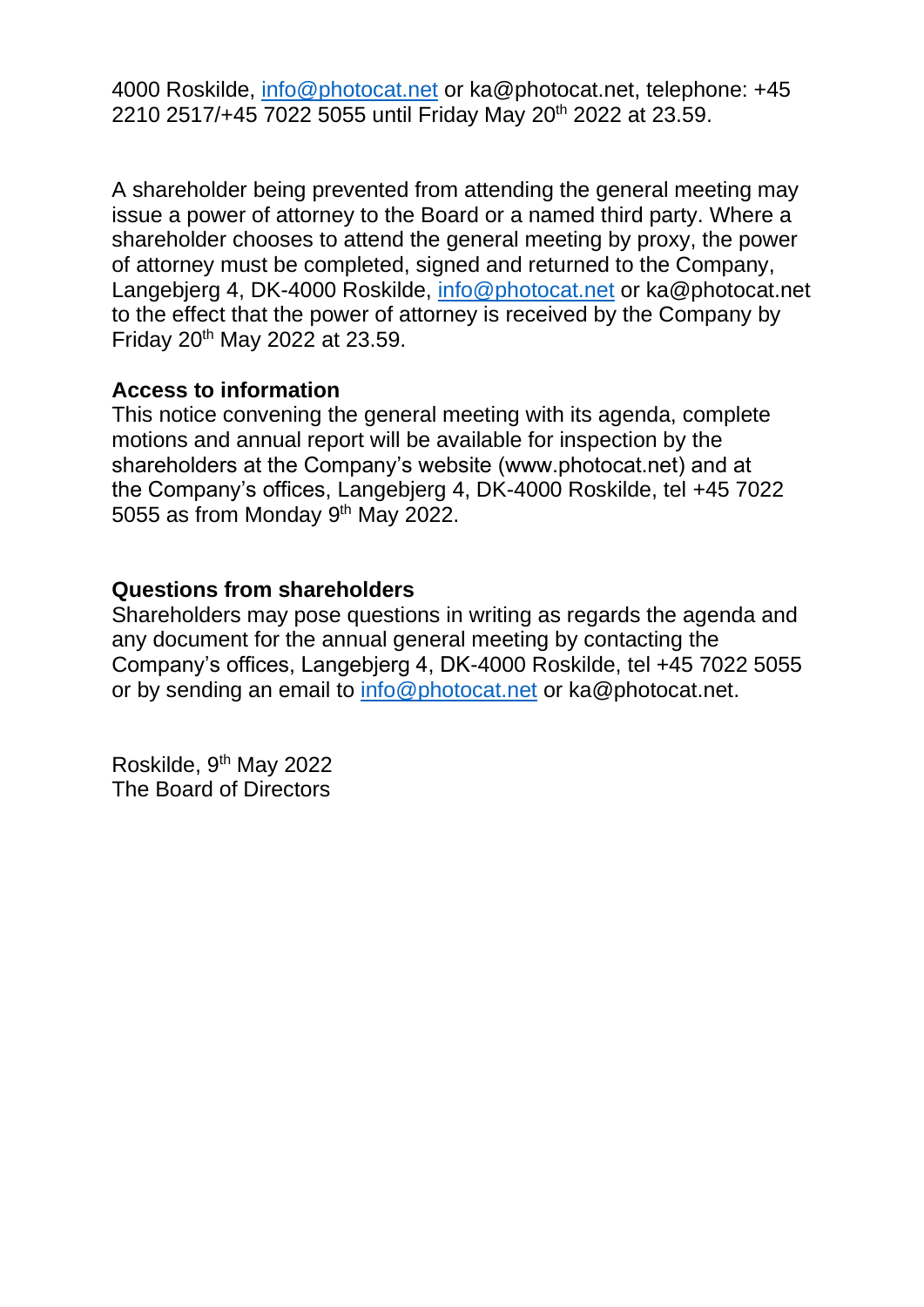# **Registration General Meeting in Photocat A/S**

## **May 24th 2022 at 16.00**

| I, name and undersigned: _______________________________, shareholder<br>in Photocat A/S |  |
|------------------------------------------------------------------------------------------|--|
|                                                                                          |  |
|                                                                                          |  |
|                                                                                          |  |
|                                                                                          |  |
|                                                                                          |  |
| will attend the general meeting in Photocat A/S on May 24 <sup>th</sup> 2022 at<br>16.00 |  |
|                                                                                          |  |
|                                                                                          |  |

#### PLEASE NOTE: Your registration is valid when you have received your admission card by e-mail